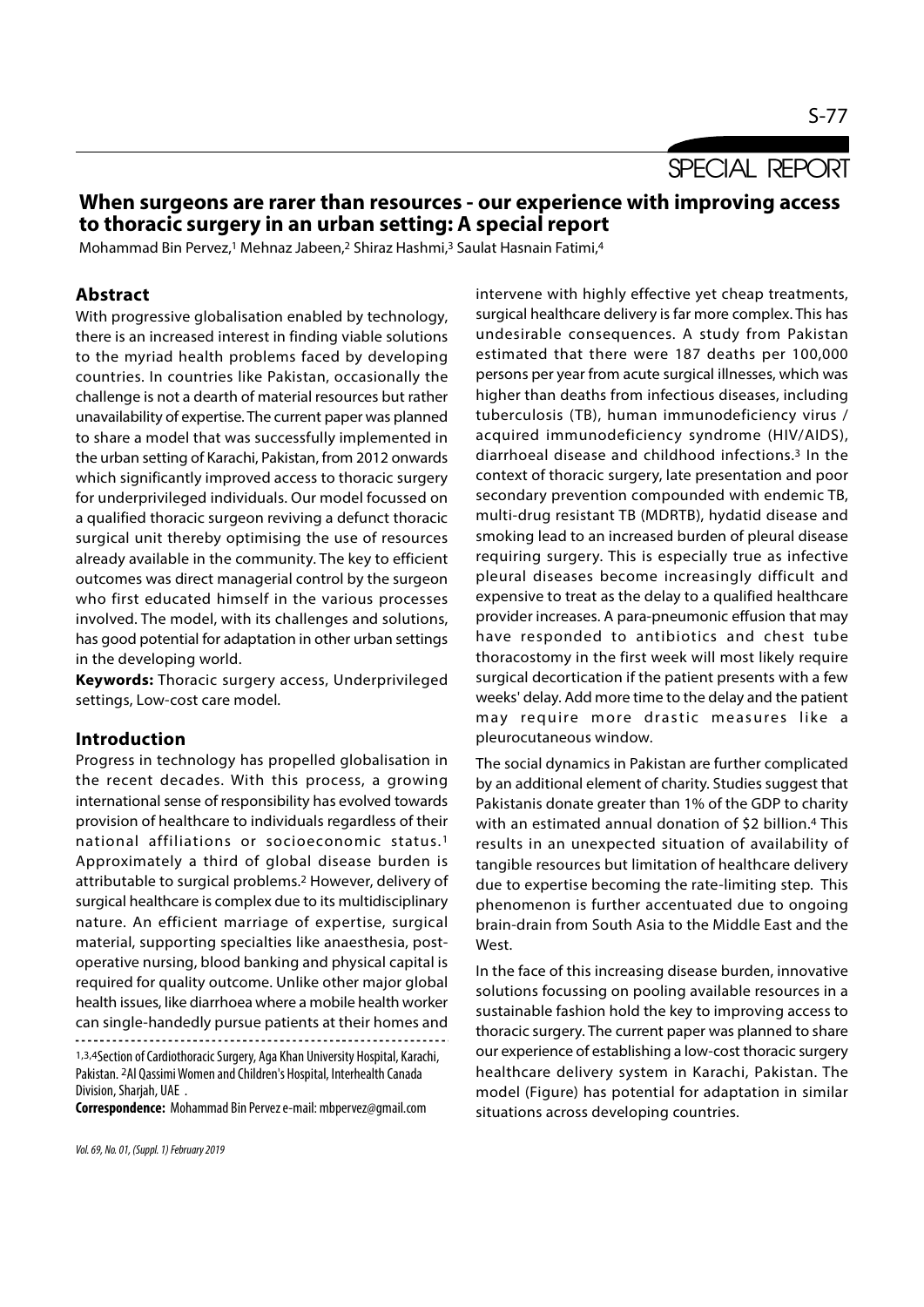

## Methods and Results

Karachi is one of the largest metropolitan cities of the world. The city caters to not only the health needs of its own extensive population, but also to the requirements of surrounding areas owing to the lack of advanced healthcare facilities in peripheral areas. As such, many rural inhabitants with advanced healthcare needs, like those warranting surgery, come to the city. With a severe shortage of thoracic surgeons, the lack of healthcare in this specialty has even been picked up by mainstream media.5

In the aftermath of the 2010 floods, a sharp increase in charitable donations led to accumulation of excess medical and surgical supplies. However, despite the presence of material and patients, most of the donated supplies were mothballed due to lack of expertise. As such the vice-chancellor of a particular institution proposed collaboration with thoracic surgical expertise at the Aga Khan University Hospital (AKUH), Karachi, which led to an 'operate and transfer' project completed over two years from 2012 to 2014.

The said institution already had much of the physical resource prerequisites, including space for the operative and clinical setup, donated chest tubes, absorbable and non-absorbable sutures, surgical instruments, ventilators, autoclaves, single lumen endotracheal tubes and even flexible bronchoscopes. However, a sterilisation process was non-existent and there were no monitors available for intra-operative or post-operative monitoring.

The process was initiated by making the operation theatres (OTs) functional before opening clinics. Two theatres were refurbished and supplied with monitoring equipment donated as a one-year charity rental by the manufacturers. Two additional monitors were also donated for use in a two-bed post-operative recovery area.

The next step was to establish of instrument sterilisation services. Operational training for the autoclave was imparted to support staff. Following this, drape cloth and sterile instrument pack wrapping paper were acquired at low-cost through wholesale purchase and sterilised using the autoclave with different protocols for fabric versus paper.

In terms of human resources, the thoracic surgeon leading the effort spent two fixed days per week at the facility. Operational hours were from 9am to 2pm. Early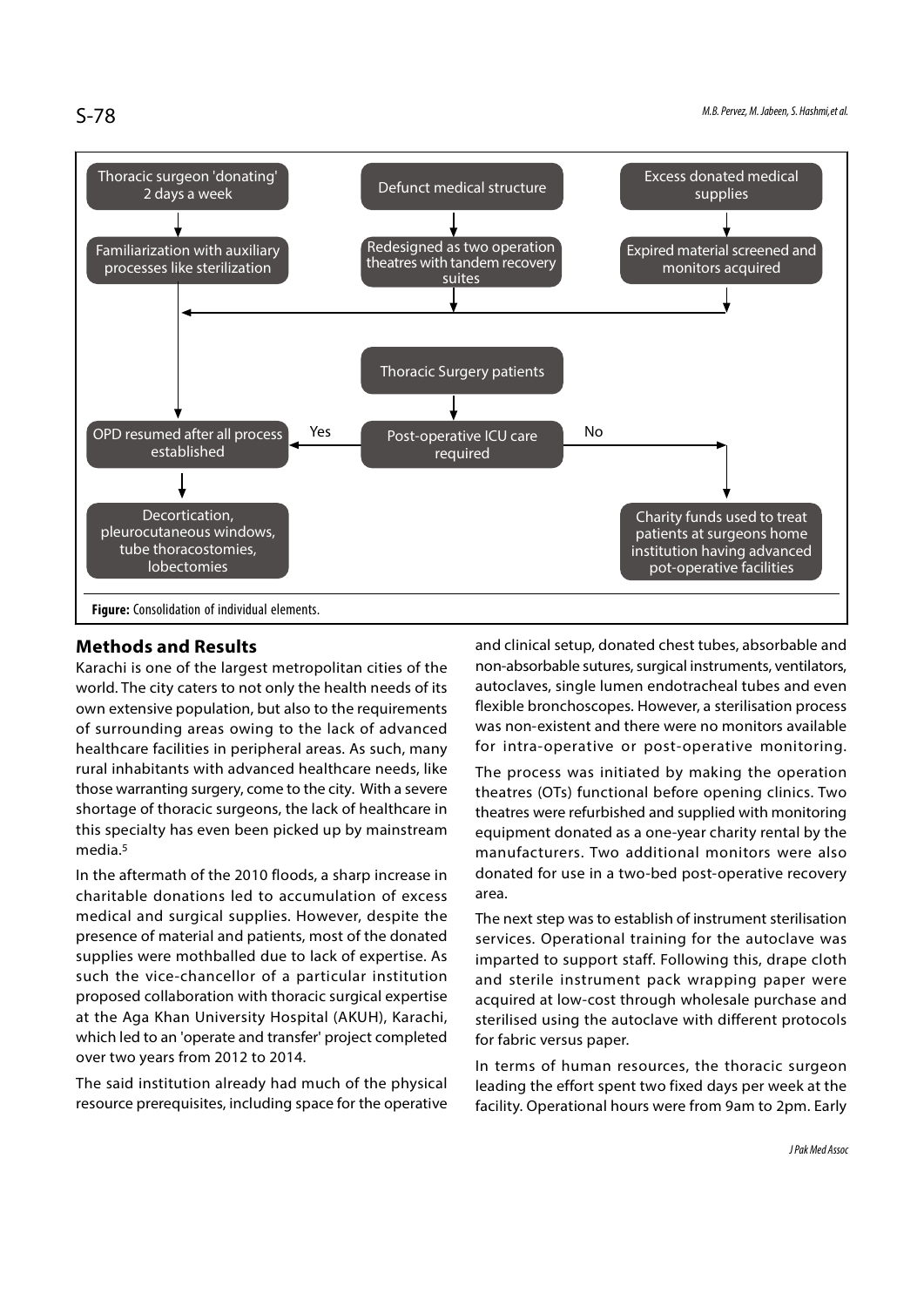closing hours were designed to allow support staff to continue with secondary jobs/private practice in order to ensure sustainability in terms of retaining support staff that would be trained over the following months.

Once the operative setup was completed, attention was shifted to the clinical setup. Rooms were allocated for triage, clinic, office and a changing room for OT staff and patients. Eventually it was realised that time was limited for accommodating 30 patients plus 2 surgeries within a 5-hour timespan. The issue was tackled by efficiencyincreasing measures. The clinic was relocated to the immediate vicinity of the OT outside the sterile perimeter. This allowed the surgeon to seamlessly attend to clinic patients in between surgeries, allowing maximum utilisation of time. Medical records were established with carbon paper used to make duplicates that were given to the patients in order to ensure better treatment if the patients required urgent treatment at other facilities on the days that the primary thoracic surgeon was not available at the clinic.

This setup was designed to safely accommodate two surgeries per day. A single patient was operated upon in each theatre and they went to their respective recovery room monitored bed overnight. Following this, they were shifted to the ward as needed. The primary focus in the initial phase was on capacity building and establishing a meaningful and safe system first before expanding volumes. Decortications, hydatid cyst removal and lobectomies formed the bulk of procedures done. Financial constraints meant that video-assisted thoracoscopic procedures were not possible owing to sizeable investment required for instruments. Similarly, pneumonectomies were not performed keeping the level of post-operative patient care available in mind.

It is important to highlight the fact that in publications from even major healthcare setups in the developed countries, like the United States of America, the rate of re-operation in thoracic empyema is surprisingly high.2 In addition to increased morbidity and impact on the individual patient, re-operation drastically increases costs involved in a philanthropic setup. The solution devised for this problem was standardised use of staged empyema tube removal in all patients presenting for decortication. This led to near negligible re-operation rates at the cost of a more prolonged post-operative recovery period.

Once the system had started operating smoothly, the next phase in terms of increasing volumes was implemented. A second thoracic surgeon was taken on board. Unlike the first surgeon who was working out of philanthropic intent, the second surgeon was hired in a full-time capacity to ensure sustainability. Soon after induction, he took over operations at the facility and increased volumes through daily surgeries and clinics.

During this period the additional challenge existed of patients presenting to the clinic with complex pathologies that the center was not equipped to handle. These patients were assisted by arranging surgeries at the primary thoracic surgeon's home institution which was equipped to deal with complex cases through Zakat and charity. Although this was a less efficient return on investment than the newly-hired thoracic surgeon, it ensured that mechanisms remained where advanced cases could also be addressed when surplus funds were available through charity.

This parallel system eventually evolved in its own right. Another charity hospital with a high load of paediatric thoracic oncology cases adopted this pathway to sponsor thoracic malignancies, including but not limited to sarcomas, mediastinal tumours, teratomas, lung primaries and metastases. This also allowed the charity hospital to pool donated resources with donations given to the primary surgeon's home institution to further increase the potential to assist underprivileged patients with advanced surgeries and commensurate post-operative care. This was especially important since the primary surgeon's home institution is the only center in the province of Sindh conducting complex thoracic malignancy procedures, especially in the paediatric population.

#### **Discussion**

Recent years have seen a budding enthusiasm in global surgical care in order to meet Sustainable Development Goals (SDGs) and achieving Universal Health Coverage (UHC).6 While the Alma Ata Declaration of 19787 did not include surgery or anaesthesia in the primary healthcare plans, there are ongoing discussions of including it in the revised declaration. With a growing international interest in delivering better surgical care to underserved individuals, there is a search for customized models arising from the ground realities of the target populations designed to use scarce resources, both tangible and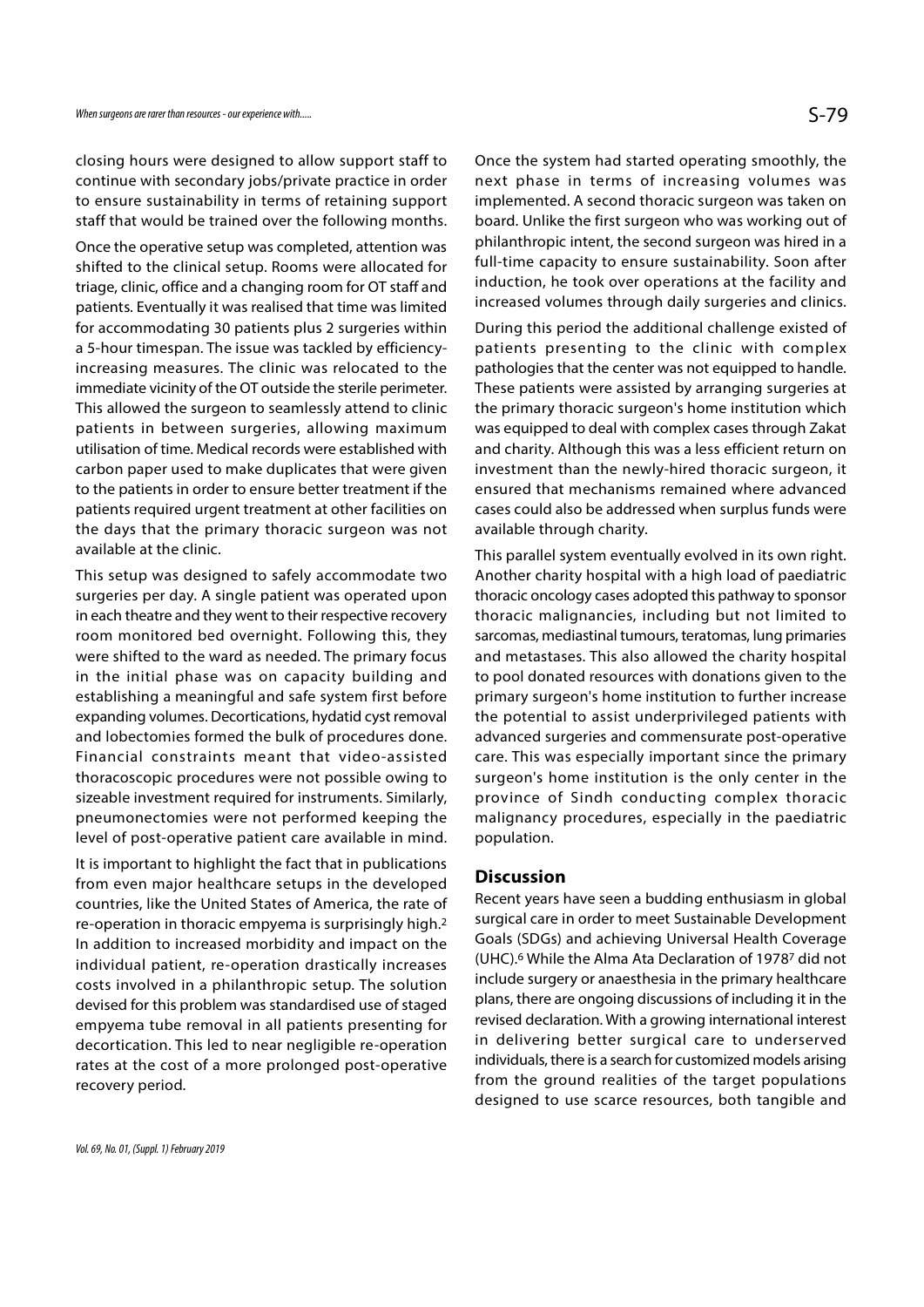human, and deliver better care. The social theories are the cornerstone in analyzing the circumstances surrounding global surgical health delivery. Most people believe that surgical care comprises only a small part of the global health burden. This in fact, is a misconception and can be unravelled under Berger and Luckmann's theory8 of the social construction of reality. Contrary to popular belief of the minor global surgical burden, 5 billion people worldwide do not have access to surgery,6 15% of the world's total disability-adjusted life years (DALYs) are lost due to surgical causes.<sup>9</sup> In spite of this significant metric, surgery has become "the neglected stepchild of global health".10 Consequently, due to various factors, as discussed below, only 3.5% of the world's surgeries are done in the poorest third of the population.11

One of the reasons that global surgical health delivery has been neglected is because communicable disease like HIV and TB were a dominant concern for both health authorities and donors.12 Also, unlike communicable diseases, cardiothoracic surgical diseases do not transmit from one person to another and thus may not rank high as a public health concern.12 Another contributing factor is the influence of neoliberalism and the user-fee required for surgical procedures. Implementation of user-fee effectively makes expensive surgical procedures inaccessible to the poor. Furthermore, as demonstrated in our project, surgery does not only require clinical expertise from surgeons, anaesthetists and paramedical staff, but also from biomedical teams for autoclaves, equipment and personal protective equipment as well. This is what makes global surgical health delivery challenging, especially in the absence of a Global Fund for Surgery.

The theory of Social Suffering by Paul Farmer can be used to understand how structural violence is a significant barrier to providing healthcare.13 In addition to insufficient monetary support, lack of access to hospitals for diagnosis, trained surgeons, clean water supply, reliable sources of electricity, oxygen and anaesthesia medications make it exigent to perform even the simplest surgical procedures, let alone complex thoracic operations.14 Evidence suggests that it is usually the availability of staff, stuff, space and systems which are a hindrance in care in low-resource settings.15 We share a unique situation arising in a developing country where the potential for care in thoracic surgery candidates was limited by lack of human resources

and expertise instead of material resources. A number of valuable lessons were learned that can help guide policymakers and philanthropists alike.

The first was the realization that it is far more difficult to start anew or restart a surgical healthcare delivery setup rather than maintaining it. Inconsistent policies and intermittent service disruption required far more effort to overcome inertia and hence we advise a focus on sustaining ongoing processes and adding value to them before embarking on completely new undertakings from scratch. Moreover, vertical surgical programmes need to be integrated with horizontal programmes addressing multi-departmental collaborations (medical personnel, equipment technicians, laboratories, blood banks, uninterrupted electricity supply etc.) which improve the infrastructure for optimum impact. In their experience from addressing a similar gap in surgical delivery in Haiti, Farmer and Kim10 even discussed the need of physicians to be familiar with the building and stocking of OTs if progress is to be made in underserved areas. Forums for networking of healthcare personnel can facilitate the marriage of the multiple aspects needed to deliver meaningful care. Robert Merton's theory8 of unintended consequences of purposive action underscores an interesting point. Pakistan has a unique training system where the tracks for cardiac and thoracic surgery have been separated by the primary postgraduate degreeawarding body of the country. As opposed to the system in most countries internationally where cardiothoracic surgery represents a combined degree and specialty, the process in Pakistan requires separate residencies for cardiac and thoracic surgeries. Resultantly, with the majority of trainees in the subspecialty opting for cardiac surgery, this has created a vacuum of qualified thoracic surgeons, leading to a drastic decrease in individuals trained and credentialed to perform thoracic surgeries. The final outcome is a lack of care in this critically important subspecialty resulting from the double hit of a shortage of resources and expertise Farmer and Kim10 discussed the need for commitment to reach the poorest if global surgical health is to be successful. While the models mentioned above deal with two polar opposite approaches, i.e. bring the surgeon to the patient and bringing the patient to the surgeon, it must be kept in mind that there are significant limitations. Any thoracic surgeon choosing to donate time to philanthropic pursuits is limited by geography. Given the primary responsibility